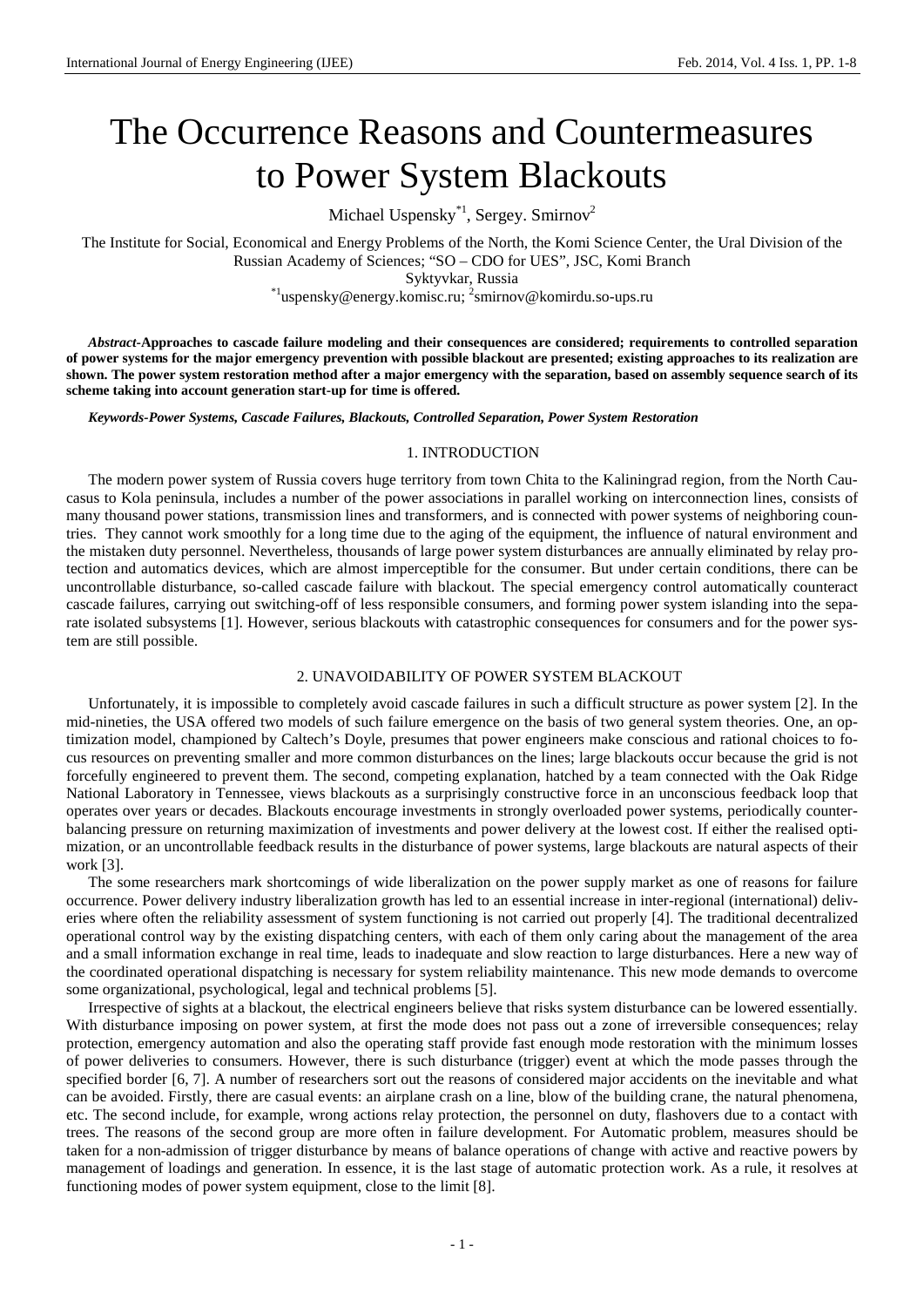### 3. POWER SYSTEM ISLANDING AND APPROACHES TO ITS DECISION

Power system islanding refers to emergency measures with switching actions and is implemented during transient. As far as the first time power system islanding in the USSR was applied to the Volga Hydroelectric Station when it merged two interconnections, there was a need to transfer power between them. The experience of power system islanding application was highly successful when failures and overloads of power station intersystem transmission lines occurred because placement of section breakers roughly corresponded to the balance of power [9]. However, reliable generator division requires complicated and costly power stations circuit schemes to prevent further development of islanding. There are three types of islanding in terms of purpose: for prevention of violation of stability (preventive), for termination of asynchronous mode (out-of-step protection), prevention of power station own needs loss at an unallowable decrease of frequency in power system during accident (automatic frequency divider) [10]. The second and third types of islanding are widely implemented by local devices in practice. But with coordinated impact on defined breakers taking into account the additional conditions, preventive islanding can lead to significant systemic effect. Other names of such islanding are controlled as separation, partitioning, operated division etc. Modeling of large blackout, occurred on August 14, 2003 in the USA and Canada, showed that timely implemented power system islanding could rapidly limit the development of accident, decrease active power flows in the overloaded crosssections, improve voltage levels and angle characteristics of generators in formed islands [11]. These benefits provide a good basis for further rapid restoration of power system and minimization of damage from accident. Unlike uncontrolled islanding, which is executed by stand-alone automatics installed on power system objects, controlled islanding is division coordinated by a number of featured mode and aimed at detection of trigger event. Controlled islanding involves three subtasks: when to initiate, for which cross-sections and in which sequence. The success of controlled islanding depends on the correct definition of where and when to divide. Below are the requirements for their solutions, as well as existing approaches to them.

*3.1. Determining the islanding start time (when).* The most effective islanding is almost right (of a second) after the occurrence of the trigger event [7]. The more time it delays, the greater development of accident will get and more power will be lost as a consequence. Definition of the islanding moment in real time is a rather difficult task because of unpredictability and diversity of possible disturbances in large power system. Actively developing methods of dynamic security assessment can be used to solve this problem [12]. The traditional approach to this evaluation is to conduct cyclical simulation of transient by solving differential equations. A large set of possible contingencies and power system model parameters significantly increase the time of receipt of assessment and it is unacceptable for controlled islanding purposes. Systems based on artificial intelligence and data mining have the following advantages over the traditional: speed of estimate (of a second), educability, detection of previously unknown characteristics and relationships in the system. In deciding islanding in real time, parameters, which can lead to a collapse of power system transient, can be used as a threshold (e.g. voltage phase angles). The resulting modeling database may be supplemented by information about large accidents that occurred in power system before and can be used to train decision trees or artificial neural networks. Using these tools of artificial intelligence with synchronized p*hasor measurement* units (PMU), automatic decisions can be made to start controlled islanding in real time.

*3.2. Searching of islanding cut (where and how).* Always there are many variants of islanding (cutsets) in a large power system. Choosing an optimal cutest among them is quite complex, multifactorial. Generally, the cutset is a set of some power lines. Therefore, for power system with  $n$  power lines, theoretical number of possible variants is  $2^n$ . However, as the search result should ensure some constraints, the number of valid options is significantly reduced. These constraints include:

*Dynamic stability.* Clearly, all generators within an island must be synchronized. The response of power system generators to large disturbances is different and depends on their dynamic characteristics and structural features of the system. There are several approaches to determination of generators based on parameters of previous steady state which will show similar oscillations when a large disturbance happen [13]. Such generators can be coherent and grouped, but connection between the groups will be weak. Thus for dynamic stability of formed islands, generators from one coherent group should be included in one island. It is also necessary to consider that simultaneous tripping of transmitting significant power lines leads to transients due to an abrupt redistribution of power flows.

*Ensuring acceptable frequency and voltage levels*. In each island, the main operational parameters (frequency and voltage) must be within acceptable limits, which require to minimize the imbalance of active and reactive power between generation and consumption. Otherwise, the collapse of islands into smaller parts and their following blackouts can continue. To account this requirement during the search, the optimal cut graph of power system is typically used. Vertices are the nodes, edges – lines and transformers. In some approaches, the weight of the edges of the graph correspond to the absolute value and direction of active power [11], while others uses a graph, where the weight of a vertex is the difference between generation and consumption of active power at node [14]. In [15], edges have two values of the weights – values of active and reactive power flows, which is distinguished from others, providing a solution of the reactive balance problem due to automatic reactive power compensation local devices. Using libraries that implement the multilevel graph partitioning methods, islanding of power system with 22000 nodes (even without graph reduction) is provided in less than a second [15]. However, for large graphs (more than 5000 nodes and branches), the number of islands is greater than the desired [11], which leads to the need for additional calculations on their merging. Using ordered binary decision diagrams (OBDD) [16], angle modulated particle swarm optimization (AMPSO) [17] also significantly speed up the searching of optimal cut in large power system. Entering correction factor determined to a large extent by results of expert assessments is a common drawback of these methods. Although there are a number of effective approaches to finding a cut with a minimal power flow (minimal cut) but choosing the best of them is an open question. As the comparison of several algorithms with respect to certain power system has not been known. It should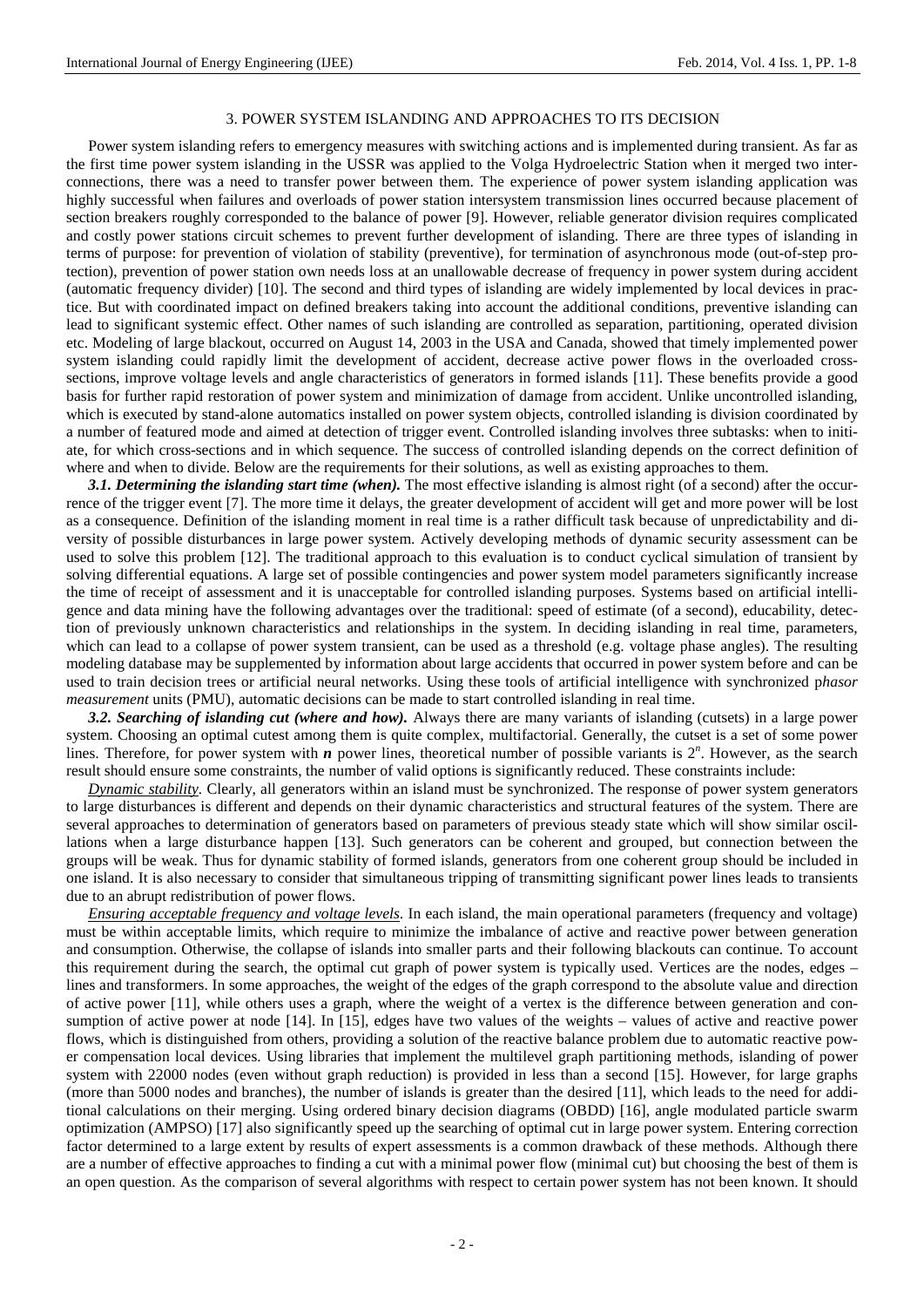be noted that almost all methods mentioned here for the search of minimal cut are proposed for implementation outside of the real-time, before the accident.

*Prevention of equipment overload in post-accident modes.* Possible current overload of equipment will cause tripping and the further development of the accident. Thus, it is necessary to assess the acceptability of post-accident mode at each island to test proposed scheme of islanding.

*Minimizing of formed islands and operations numbers.* Another criterion for choosing optimal cut is a number of formed islands. Reducing the number of islands simplifies both the controlled islanding process and power system restoration. In order to minimize lost power flows, preference should be given to islanding schemes with a less number of disconnected lines and switched breakers. The more breakers the process of islanding involves, the higher the probability of their work failure. Breaker failure during islanding is reserved in accordance with the general principles of redundancy of such events.

To find the optimal islanding cut by taking into account the above conditions is an optimization problem. The results of the solution, as noted above, are necessary during the first and the second occurrence of the accident. There exists a problem of finding an acceptable ratio of the calculation speed and its accuracy. In this regard, searching of islanding cut apparently should be carried out in real-time, and the greatest attention should be paid to the accuracy of the result. Wrong selection of islanding cut may reduce the effect of its conduct, and even the development of the accident.

*Form of implementation.* Transience of severe accident (often seconds) leaves no time for dispatcher to peer review of different variants. In addition, there is a chance for the person making wrong decision in a stressful situation. These all need to design an automatic scheme. In this regard, algorithm of power system islanding can be implemented under the centralized emergency control computer system placed in dispatching center. With sufficient availability of breakers, remote control physical devices of islanding are not required. Otherwise, such devices should be installed at predetermined locations. Then, to avoid blackout, some devices must be operated at the same time with the remaining block [1]. However, the commonly used out-of-step protection devices are not adapted to coordinate at the system level and development of specific local devices is required. Serious attention should be paid to the coordination of the controlled islanding system with local relay protection devices already installed in power system.

*Speed*. The rapid nature of the accident development imposes special requirements on the time of the control action. Speed of islanding implementation largely depends on the breakers and communication devices. Various performances of breakers are caused by their type and technical condition. In addition, to control islanding in real time, there is an urgent need to improve power system infrastructure (widespread use of PMU, broadband telecommunications).

# 4. POWER SYSTEM RESTORATION METHOD

The following stage – island joining in system – is carried out by dispatchers in the time deficiency conditions. The predetermined procedures of managements and instructions on power restoration are difficult and cannot capture all possible variant circles of failure development. In these conditions, computers act as advisers for dispatchers, and in further as automation of failure liquidation.

It is noted in [18], search of power system restoration sequence after large system collapse can be organized by means of a program complex for power supply restoration in distribution networks. It uses competitive search of the restoration scheme by two algorithms: on a basis of network count and of artificial neural networks (ANN) with selection of decisions by the condition calculation block (CCB). For the specified application, here in complex algorithm, a number of the conditions defined by requirements at the restart of power system are added as follows:▪ An estimation of generation capacity possibilities in system buses for the moment defined by their start characteristics at technical minimum maintenance of their loading and the account of their input time;

▪ The account of connected bus importance (priority), defined by its function (generation, loading), loading liability, network topology and its mode features;

▪ Mode conditions on switching overvoltage and synchronisation possibility of restored islands.

The order of generating unit input is defined by the following conditions. For visualization, we will take advantage of the generalised unit start-up parameters (Tab. I) and the simplified start-up characteristic (Fig. 1). The majority of units demands start-up external power  $-P_S$ , necessary for work of auxiliary mechanisms (pumps, latches etc., Tab. I). With an increase in own capacity – *P<sub>inc..</sub>* – a supply of these mechanisms is transferred on the generator of the started-up unit (auxiliary capacity –  $P_{AC}$ ).

Unit start-up is carried out according to its control characteristics (Fig. 1) which defines the following parameters:  $P_M$  – the maximum working active power of the unit generator;  $t_{\text{cool}}$  – cooling time, time from the output moment of a thermal turbogenerator part from work, which concretises a control characteristic of the thermal unit (Tab. I);  $t<sub>S</sub>$  –starting time, unit preparation for a ca-



Fig. 1. Unit control characteristic example.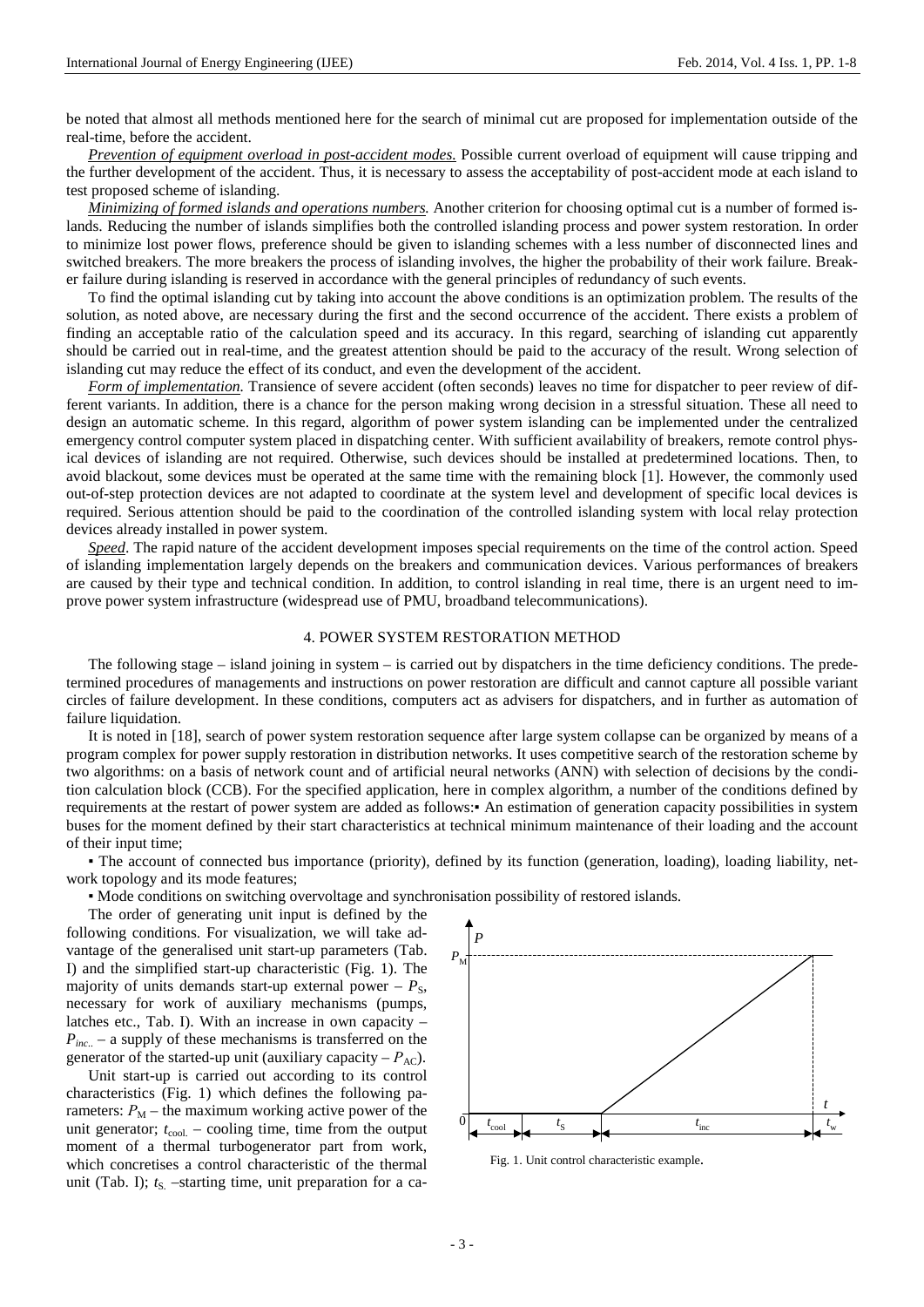pacity increase. Implementation steam generating unit time is put on the same meaning usually;  $t_{\text{inc.}}$  – time of generator synchronisation with power system and power increase  $P_M$ ;  $t_{hc}$  – hot condition time.

| <b>ATION UNITS</b>      |                                                  |                    |                 |                     |                 |  |
|-------------------------|--------------------------------------------------|--------------------|-----------------|---------------------|-----------------|--|
| Unit type               | <b>Start-up conditions</b>                       | $P_{\rm S}$ , p.u. | $t_{\rm S}$ , h | $t_{\text{inc}},$ h | $P_M$ , MW      |  |
| Diesel-generator        | emergency starting                               |                    | 0.1             | 0.1                 | $0.2 - 7$       |  |
| Turbo-gas unit<br>(TGU) | emergency starting                               | $0.003 P_{\rm M}$  | 0.3             | 0.3                 | $2 - 150$       |  |
|                         | hot start-up, $t_{\rm cool} \leq 8$ h            |                    | 2.0             | 0.5                 | $30 - 300$      |  |
| Combined-cycle          | not cooled,<br>8 ч $\leq t_{\rm cool} \leq 72$ h | $0.04 P_M$         | 3.0             | 0.5                 |                 |  |
| unit (CCU)              | cold start-up, $t_{\text{cool}} \geq 72$<br>h    |                    | 4.0             | 0.7                 |                 |  |
| Hydro generator         |                                                  | $0.01 P_{\rm M}$   | 0.1             | 0.1                 | $3 - 300$       |  |
|                         | hot start-up, $t_{\rm cool} \leq 8$ h            |                    | 2.5             | 1.5                 | $150 -$<br>500  |  |
| Thermal station<br>unit | not cooled,<br>$8 h \leq t_{\rm cool} \leq 72 h$ | $0.06 P_{\rm M}$   | 5.5             | 3.0                 |                 |  |
|                         | cold start-up, $t_{\rm cool} \geq 72$ h          |                    | 7.0             | 5.0                 |                 |  |
| Nuclear station<br>unit | hot start-up, $t_{\text{cool}} \leq 24$ h        | $0.08 P_{\rm M}$   | 20.0            | 3.0                 | $400 -$<br>1000 |  |
|                         | cold start-up, $t_{\text{cool}} \geq 140h$       |                    | 72.0            | 5.0                 |                 |  |

| TABLE I. START-UP PARAMETERS OF ELECTRIC POWER GENER- |  |
|-------------------------------------------------------|--|
| A TIONI LINITE                                        |  |

 $t<sub>S</sub>$  – time of preparation and start-up unit,  $t<sub>inc</sub>$  – time of load increase to rated power  $P_M$ ,  $P_n$  – necessary for start-up external power.

The control characteristic varies even for the same thermal unit, including, time of its cooling after an output from work, and it essentially influences on its time parameters. It is visible from Tab. I, depending on thermal unit cooling time after stopping work, the start-up mode can be divided into: hot ( $t_{\text{cool}} \le 8$  h), not cooled (8 h  $\le t_{\text{cool}} \le$ 72 h) and cold start-up ( $t_{\text{cool}} \ge 72$  h). Similar characteristics exist for other thermal units: the turbo-gas unit (TGU), combined-cycle unit (CCU), thermal station, nuclear station etc. Here pertinently notice that, as a rule, atomic power station units do not participate in post-fault power system restoration.

With the account stated above, restoration process is reduced to the following steps (Fig. 2):

1. A control characteristic choice of units, which is brought into operation, depends on switching-off time, downtime duration (Tab. I) and a fuel kind. First of all, it is connected with thermal units of type: TGU, CCU, unit with the steam prime mover. There is priority estimation on their implementation.

2. A choice of an account step in time. It is convenient to accept that it's equal to the minimum starting time from the units chosen for start-up, but it is unessential. What matters is

the time because anything essential does not occur in a starting mode. At its great value, incorrect transfer from a starting mode in a power increase mode of the unit is possible, and at its small – increase in time of unessential accounts.

3. Definition of the unit start-up moment in observance of conditions in time and on the capacity necessary for operation performance. In the absence of such characteristics for the concrete unit, they can be defined from Tab. I, which is constructed on the basis of the data [19].

4. On each account step, the available capacity  $P_{\text{avl}}$  is revealed in each restored generating bus by a technique [21]. Here as loading the necessary capacity for starting generating units acts,  $P_{\text{avl}}$  is the active power given out by generators minus the necessary capacity for start-up and work of units. The unit start sequence is defined, first, by smaller time of unit start-up and entering of a hot condition.

5. Repeat points 3 and 4 while the available capacity does not exceed the necessary capacity for start-up and work of the next units.

6. When system capacity is greater than the necessary capacity for start-up of all chosen units, the restoration method [20] uses for a consumer supply in addition to points 3 and 4.

Concerning a reactive power, the same operations with the active one are carried out, and at its known consumption, given values are substituted;, and at ungiven ones,

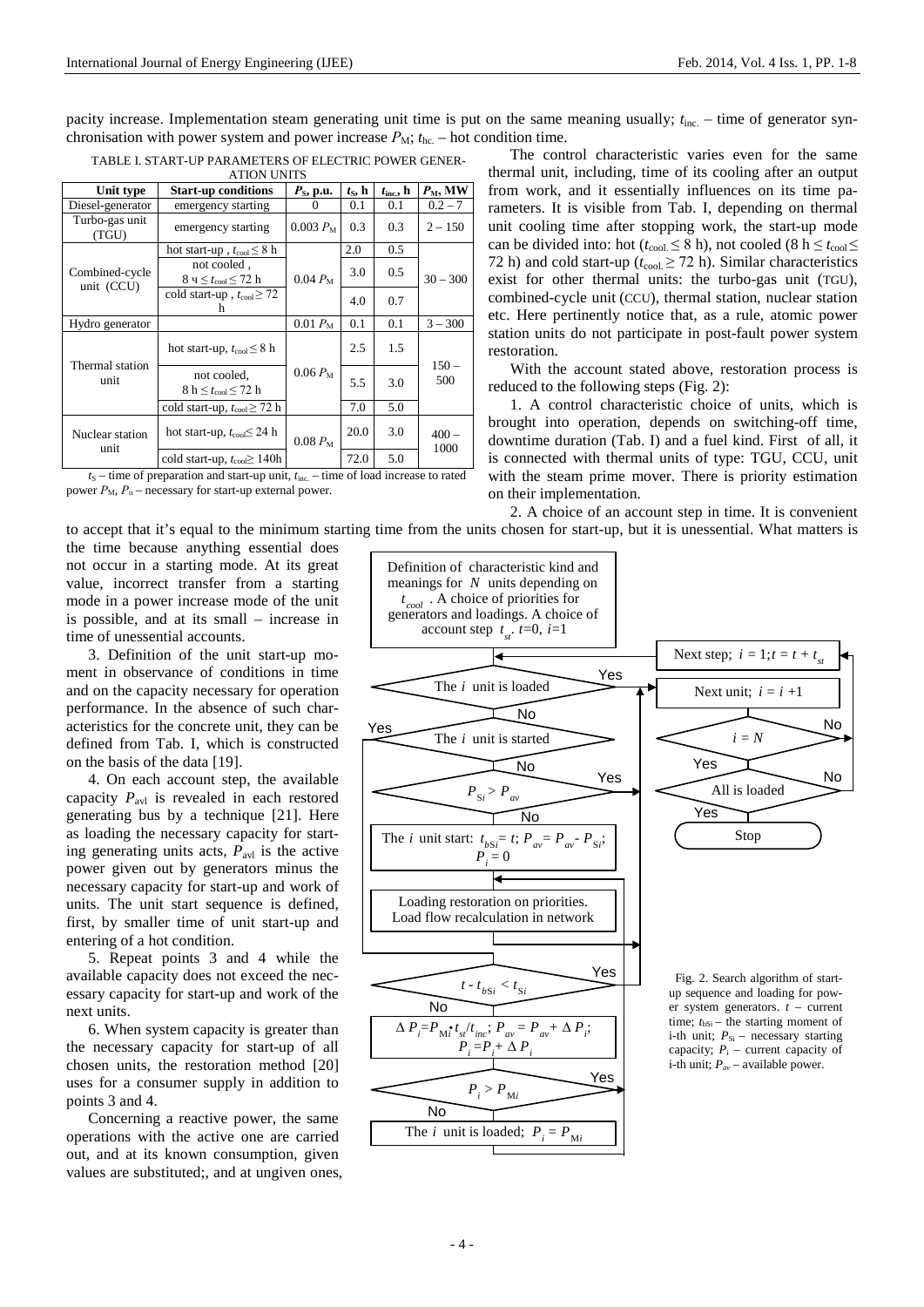it is estimated on  $\cos \varphi = 0.85$ . It is necessary to note that units, which remained in work at failure occurrence and liquidation, are easily entered into the considered algorithm.  $t_s=0$  and  $t_{\text{cool}}=0$ , and  $t_{\text{inc}}$  are defined to be in conformity with given out capacity.

Loading connection sequence search is carried out according to bus priorities. A bus with electric power source has the highest priority as it concerns auxiliary loading of generation bus. The received capacity taking into account the stipulated conditions in bus is distributed further between bus-consumers according to the bus priority base on its category and operation conditions, and the additional estimations stipulated. If there are consumers of different priorities at bus, it breaks on some virtual buses so that consumers of higher priority were provided first.

In a distributive network, scheme search occurs at the interaction of ANN, CCB and generalised error vector (GEV) blocks. ANN offers a scheme variant. CCB checks it on mode conditions and forms vector GEV at the negative answer, then corrects a scheme choice in ANN. Interaction of these blocks is stated in [20] in more detail. In system network unlike [20], the presence of different sources need their parallel work in the requirement of their teamwork mode check and at positive result – synchronisation of such system parts. Realisation of specified condition check is carried out in the GEV, that entering into a network restoration complex, as follows.

First, at the joining of two islands for the mode estimation period in model, the source signs of these islands are equal. Then the possibility of mode existence is checked in the condition of calculation block and at positive result, the joining dynamics of these islands is checked. If this stage answers in the affirmative, then the scheme is accepted and realised with synchronisation of these parts. Otherwise, other offered scheme variants are checked. The second difference in the restoration power net algorithm from a distribution net is that auxiliary for power station start with the highest priority is provided first. Scheme unacceptability and a direction of its change specify block GEV, using the information from CCB. It activates ANN self-training function of a solving complex, as the presence of zero in GEV means that current power system division into islands has not got training set, and search of the new decision is required.

As opposed to a method for a distribution net, here at GEV estimation three kinds of processed buses are considered. The first one – the load bus – is similar to a distribution net load bus; the second – the generating bus – should consider possibilities on delivery of an active and reactive power at the moment of its processing, which is similar to the bus in a distribution net, but takes into account the power developed in it at the moment of account; the third – synchronized bus – solves a joining problem of two neighboring buses, which are connected with different sources but not working in parallel. Its feature is the



 Fig. 3. GEV component formation block-diagram. *i* – bus number; *j* – number of feeding line for *i*-th bus;  $U_i$  and  $I_j$  – runing meanings of a bus voltage and a line current;  $U_{\text{rat}}$  and  $I_{\text{all}}$  – rated voltage and allowable line current; – admissible factor of an overload.

definition of joining necessity and possibility for parallel work of two islands. Taking into account these features, GEV block-diagram is shown as follows (Fig. 3).

If simultaneously there are errors on bus voltage and on a line feeding current, then the greater one will be accepted. The line state error is defined from conditions according to the description [20].

At detection in the next bus, the GEV block temporarily levels these signs, thus establishing a synchronisation flag –  $FS$ , and CCB block defines an joint mode admissibility a. At positive decision, GEV specifies communication between such buses as demanding synchronisation at power-on and unites signs of power system synchronizable parts. Otherwise in each part there is an own sign, the synchronisation flag is dumped, and restoration scheme search proceeds. Thus, *FS* specifies line, which joins with synchronisation of united system buses.

It can be noted that, algorithm-working conditions directly depend on state change, at the occurrence of additional power input or additional consumer in any of islands. Thus, it is possible to optimise not only a current state, but to consider prospect of the subsequent scheme change and to understand, what influences demand immediate implementation and which ones can be removed for later term, as expected input of power/loading can make influence undesirable.

#### 5. SIMULATION RESULTS

The offered method of a power system restoration was verified on the test scheme (Fig. 4). A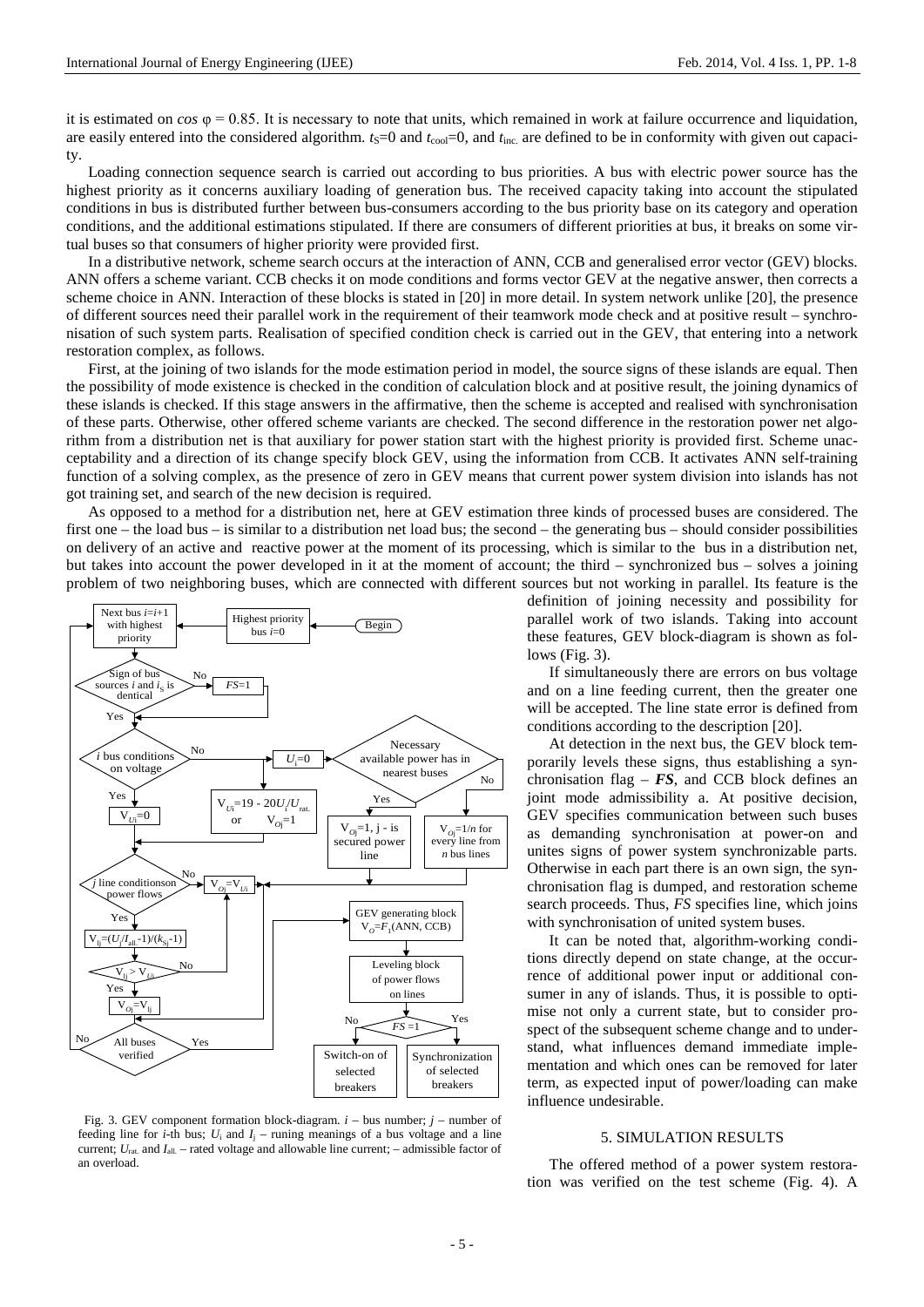

Fig. 4. Test power system model.

tive difference between available and consumed power defines some reserve at scheme restoration.

It is obvious that in the restoration course the number of comprehensible intermediate schemes on this or that step can be big enough. The matter is that at certain initial conditions the load maintenance scheme is defined by variety of the changing entrance data, namely, generated power value and allocation on system at each concrete restoration step, a priority and loading sizes, status of the switching scheme and link loading, performance of

scheme specification is given in Tab. II. G4 and G5 generators are black start units; G10 is gas-turbine unit; G6 is steam-gas unit. Rest turbo generators are steam units. The grid is 220 kV. In load row, the last digit after "*p*." is priority. Results of restoration sequence taking into account restrictions by a unit thermal part are reflected in Tab. III.

Generated capacity provides, first, generator auxiliary for buses with the highest priority, and are taken into account the connection possibilities defined by ANN scheme search block and CCB program, and generated value and allocation of capacity in the concrete time moment. The modeling step of a computer complex for power system restoration, according to a technique, is accepted in 6 minutes after diesel generator start-up time. The important problem is to reveal the synchronizing moment for the started generator with system. It is defined according to algorithm (Fig. 3).

The position "Loading maintenance *n-*th bus" in a mode description cell (Tab. III) specifies change of this value at generated capacity change. At lack of such change, the *n-*th bus is not mentioned. In the mode description column, the generated capacities, changed on a given step, are specified in brackets. The generator capacity growth is accepted linearly from time though this characteristic can be set at any necessary form on time.

The choice of the switching scheme on each step is carried out as follows. Generated power is the entrance data. On load priorities and a device switching condition, the ANN block offers scheme variants, and ССВ program selects the scheme, admissible on mode conditions. The posi-

|  |  | TABLE II. BASIC TEST POWER SYSTEM EQUIPMENT |  |  |
|--|--|---------------------------------------------|--|--|
|--|--|---------------------------------------------|--|--|

| <b>Generators</b>   | G1-200 MW, G2-100 MW, G3-200 MW, G4-4 MW, G5-300 MW,<br>G6-100 MW, G7-4 MW, G8-500 MW, G9-300 MW                                                                                                            |
|---------------------|-------------------------------------------------------------------------------------------------------------------------------------------------------------------------------------------------------------|
| <b>Transformers</b> | T1-400 MVA, T2-400 MVA, T3-400 MVA, T4-125 MVA, T5-4<br>MVA, T6-630 MVA, T7-400 MVA, T8-63 MVA, T9-4 MVA                                                                                                    |
| Lines               | $1-2-250$ km, $1-4-150$ km, $2-6-50$ km, $2-7-70$ km, $3-5-145$<br>km, $3-6-50$ km, $3-7-300$ km, $4-7-50$ km, $5-9-40$ km,<br>$6-7-40$ km, $8-13-70$ km, $9-13-75$ km                                      |
| Loads               | $2-20+10-p.15$ , 230+160-p.9; 4 - 30+10-p.16, 170+120-p.11; 5 -<br>100+j25-p.9; $6 - 30+$ j20-p.11, 470+j80-p.7; $7 - 30+$ j10-p.18,<br>$170+j50-p.10$ ; $8-100+j40-p.6$ ; $9-40+j20-p.9$ , $110+j70-p.6$ ; |

conditions on bus voltages. That is why load maintenance at step-by-step restoration is not carried out strictly on priorities. The computer complex on each step offers some scheme taking into account the listed priorities of loadings and restrictions on a mode condition. If it does not pass on a mode (in CCB) on any step, there is a reduction of loadings to a high priority, and the rest of generated power is transferred to lower priority loadings. For the same reason, search of the comprehensible decision without using information technology is very complex.

Thus, for given power system scheme, the complete system restoration occurs on 65th step during 6 h. 30 min. and a generation complete recovery (taking into account a hot reserve) – on 68th step (6 h. 48 min).

## 5. CONCLUSIONS

At power system functioning, it is necessary to consider blackout possibility with the growing complexity of the system due to element ageing, external actions and human errors. Initiation to blackout is defined by one of consecutive indignations in power system, trigger event. Decrease in blackout risks is connected with the settlement of countermeasures by them, which, in turn, demands research technique development and failure course models. The operation islanding is concerned to the number of such measures and includes three subtasks: when, where and how to carry out power system islanding.

The operation islanding is a perspective method of power system protection from blackout caused by the major accidents. The resulted requirements for operation islanding allow the revelation of the problems to be solved at its carrying out, and the methods used in them. However, for its practical realization, further perfection in definition of time and a division place is necessary. There is a vital issue of maintenance for operation islanding in necessary volume of high-speed measurements and remote control means.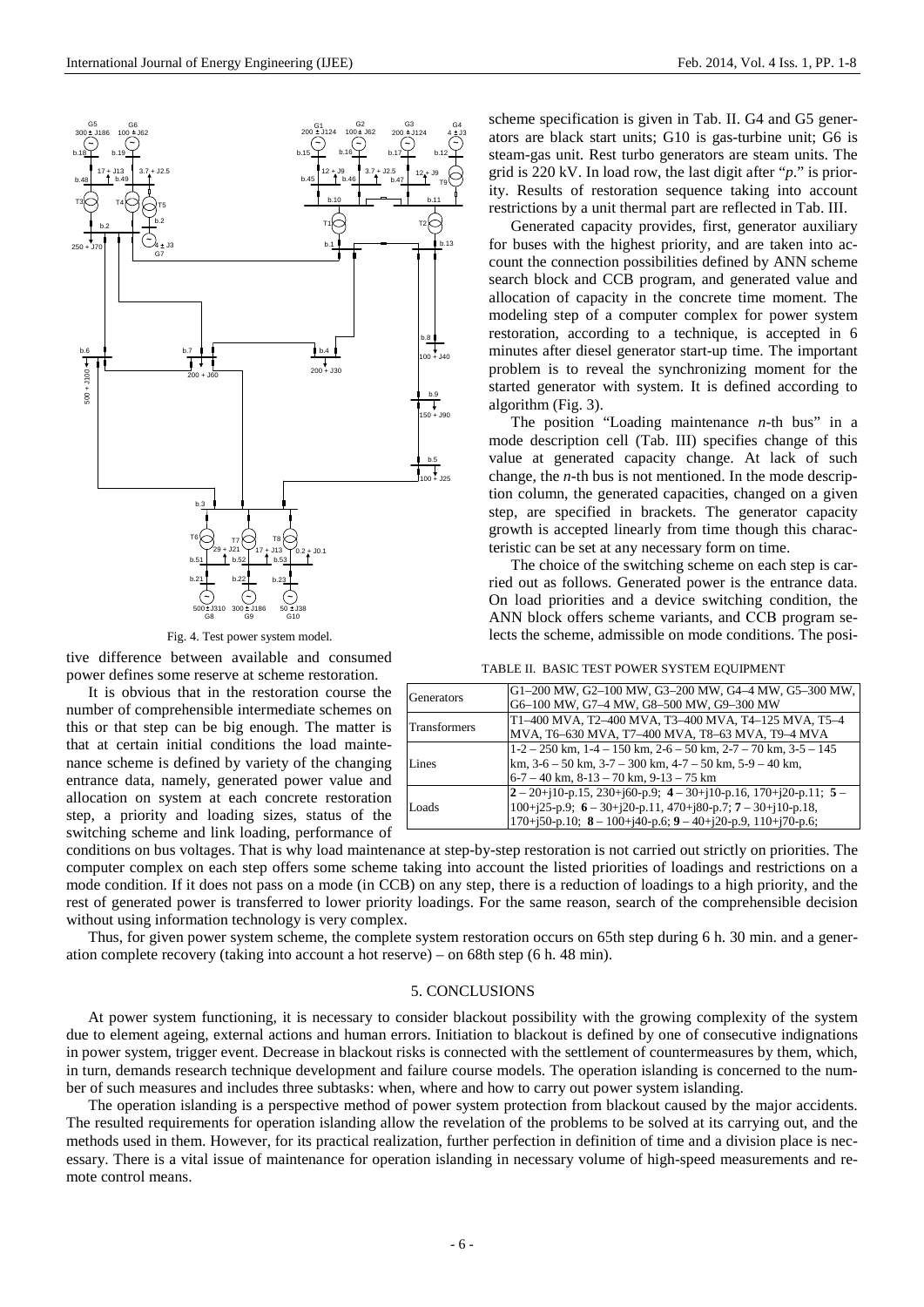|                  | Step Time | The scheme           | The mode description                                        |    | Step Time | The scheme           | The mode description                                                        |
|------------------|-----------|----------------------|-------------------------------------------------------------|----|-----------|----------------------|-----------------------------------------------------------------------------|
|                  |           | 00:00 All is discon- | Start-up DG-4000 in 12-th and 20-th bus-                    |    |           | $04:06 + (11-13-8);$ | Loading maintenance 60+j25 in.5-th bus,                                     |
|                  |           | nected               | es.                                                         |    |           | $+ (13-9-5);$        | $30+j10$ in 8-th bus.                                                       |
| $\boldsymbol{0}$ |           |                      |                                                             | 41 |           | $+ (1-13); -$        | $(P_{GLG3}$ on 39 MW; $P_{GSG9}$ on 45 MW)                                  |
|                  |           |                      |                                                             |    |           | $(10-11)$            |                                                                             |
|                  | 00:06     |                      | Energizing and start-up of auxiliary                        |    | 04:12     |                      | Loading maintenance $60+j30$ in 9-th bus.                                   |
|                  |           | $+$ (12-11-10-       | equipment (46-th and 49-th buses) and a                     |    |           |                      | $(P_{G1,G3}$ on 53 MW; $P_{G5,G9}$ on 60 MW)                                |
| $\mathbf{1}$     |           | 46);                 | thermal part of units in 16-th and 19-th                    | 42 |           | $+(6-7)$             |                                                                             |
|                  |           | $+(20-49)$           | buses.                                                      |    |           |                      |                                                                             |
|                  | 02:06     |                      | Start-up of unit electric part in 16-th and                 |    | 04:18     |                      | Loading maintenance $55+j35$ in 2-th bus,                                   |
| 21               |           |                      | 19-th buses.                                                | 43 |           |                      | 160+j90 in 6-th bus.                                                        |
|                  |           |                      |                                                             |    |           |                      |                                                                             |
|                  |           |                      | 16-th - 12-th and 20-th - 19-th buses are                   |    | 04:24     |                      | ( $P_{\text{G1,G3}}$ on 66 MW; $P_{\text{G5,G9}}$ on 75 MW)                 |
|                  | 02:12     | $+ (46-16)$ ;        |                                                             |    |           |                      | Start-up of unit electric part in 21-th bus.                                |
| 22               |           |                      | synchronized.<br>$(P_{G2,G6}$ on 20 MW)                     | 44 |           |                      | Loading maintenance $80+j50$ in 2-th bus,                                   |
|                  |           | $+ (49-19)$          |                                                             |    |           |                      | 190+j100 in 6-th bus.                                                       |
|                  |           |                      |                                                             |    |           |                      | ( $P_{\text{G1,G3}}$ on 79 MW; $P_{\text{G5,G9}}$ on 90 MW)                 |
|                  | 02:18     | $+ (49-2-48);$       | Energizing and start-up of auxiliary                        |    | 04:30     |                      | G8 connection with synchronisation in 21-th                                 |
|                  |           | $+ (10-45);$         | equipment (45-th, 47-th, 48-th, 52-th and                   |    |           |                      | bus. Loading maintenance $100+j70$ in 2-th                                  |
| 23               |           | $- (12-11);$         | 53-th buses) and a thermal part of units in                 |    |           |                      | bus, $240+j100$ in 6-th bus.                                                |
|                  |           | $-(20-49);$          | 15-th, 17-th, 19-th, 22-th and 23-th buses.                 | 45 |           | $+(21-51)$           | $(P_{\text{G1,G3}}$ on 92MW; $P_{\text{G5,G9}}$ on 105MW; $P_{\text{G8}} =$ |
|                  |           | $+(2-7-3-53);$       | Auxiliary switching (46-th and 49-th bus-                   |    |           |                      | 20MW)                                                                       |
|                  |           | $+(3-52)$            | es) on G1 and G6 generators. Switching-                     |    |           |                      |                                                                             |
|                  |           |                      | off DG-4000.<br>$(P_{G2,G6}$ on 40 MW)                      |    |           |                      |                                                                             |
|                  | 02:24     |                      | Energizing and start-up of auxiliary                        |    | 04:36     |                      | Loading maintenance $180+170$ in 2-th bus.                                  |
|                  |           |                      | equipment (51-th bus) and a thermal part                    |    |           |                      | ( $P_{G1,G3}$ on 106MW; $P_{G5,G9}$ on 120MW; $P_{G8}$                      |
| 24               |           | $+ (1-4-7); +$       | of units in 21-th bus. Buses $1 - 2$ are syn-               | 46 |           |                      | =40MW)                                                                      |
|                  |           | $(3-51)$             | chronized. Loading maintenance 20+j10 in                    |    |           |                      |                                                                             |
|                  |           |                      | 7-th bus.                                                   |    |           |                      |                                                                             |
|                  |           |                      | $(P_{G2, G6}$ on 60 MW)                                     |    |           |                      |                                                                             |
|                  | 02:36     |                      | G10 connection with synchronisation in                      |    | 05:00     |                      | Loading maintenance $250+j70$ in 2-th bus,                                  |
|                  |           | $+(2-6-3);$          | 23-th bus. Loading maintenance 70+j40 in                    |    |           |                      | 100+j30 in 4-th bus, 500+j100 in 6-th bus,                                  |
| 26               |           | $+ (53-23)$          | 6-th bus and $40+$ j $20$ in 4-th bus.                      | 50 |           |                      | $80 + j30$ in 7-th bus.                                                     |
|                  |           |                      | $(P_{G2,G6}$ on 100 MW; $PG_{10} = 10$ MW)                  |    |           |                      | ( $P_{G1,G3}$ on 187MW; $P_{G5,G9}$ on 210MW; $P_{G8}$                      |
|                  | 02:42     |                      |                                                             |    | 05:06     |                      | =160MW)<br>( $P_{G1,G3}$ on 200MW; $P_{G5,G9}$ on 225MW;                    |
| 27               |           | $+(3-5)$             | Loading maintenance 40+j20 in 5-th bus.                     | 51 |           |                      |                                                                             |
|                  |           |                      | $(P_{G10} = 50 \text{ MW})$                                 |    |           |                      | $P_{G8} = 180MW$                                                            |
| 38               | 03:48     |                      | Start-up of unit electric part in 15-th, 17-th,             | 52 | 05:12     |                      | Loading maintenance 200+j60 in 7-th bus.                                    |
|                  |           |                      | 18-th and 22-th buses.                                      |    | 05:42     |                      | $(P_{G5, G9}$ on 240 MW; $P_{G8} = 200$ MW)                                 |
|                  | 03:54     |                      | Connection with synchronisation of G1,                      |    |           |                      | Loading maintenance 200+j30 in 4-th bus,                                    |
| 39               |           | $+ (15-45);$         | G3, G5 and G9 generators in 15-th, 17-th,                   |    |           |                      | 100+j25 in 5-th bus, 120+j60 in 9-th bus.<br>$(P_{GS} = 280 \text{ MW})$    |
|                  |           | $+ (17-47);$         | 18-th and 22-th buses. Loading mainte-                      | 57 |           |                      |                                                                             |
|                  |           | $+ (18-48);$         | nance $25+j7$ in 2-th bus, $90+j50$ in 6-th<br>bus.         |    |           |                      |                                                                             |
|                  |           | $+(22-52)$           |                                                             |    |           |                      |                                                                             |
|                  |           |                      | $(P_{G1,G3}$ on 13 MW; $P_{G5,G9}$ on 15 MW)                |    | 06:48     |                      |                                                                             |
| 40               | 04:00     |                      | Loading maintenance 35+j15 in.2-th bus,                     | 68 |           |                      | Loading maintenance 100+j40 in 8-th bus,<br>$(P_{GS} = 500 \text{ MW})$     |
|                  |           | $+(1-2)$             | 120+j70 in 6-th bus, 20+j10 in 7-th bus.                    |    |           |                      | 150+j90 in 9-th bus.                                                        |
|                  |           |                      | ( $P_{\text{G1,G3}}$ on 26 MW; $P_{\text{G5,G9}}$ on 30 MW) |    |           |                      |                                                                             |

Important component of counteraction to failure consequences helps the organization of power system restoration. It is shown that, for search of restoration scheme after failure, it is possible to use algorithms on a choice of the restoration scheme for distribution network and to add the algorithms, considering the power system restoration specificity. The data on generation unit start-up sequence and an available power are defined by generation restoration algorithm according to their control characteristics and a technical state at the starting moment. GEV block modification is connected with revealing and realisation of teamwork for two buses with different generation sources by their joining through synchronisation.

As a whole, modeling on test system has shown availability of the offered method at power system restoration after blackout.

#### **REFERENCES**

- [1] M. M. Adibi, R. J. Kafka, S. Maram, L. M. Mili, "On Power System Controlled Separation", *IEEE Trans. on PS*, vol. 21, no. 4, pp.1894-1902, 2006.
- [2] F.F. Rodjukov, "Correct Mathematical Model of the Synchronous Machine and Mathematical Model of the Big Power System", *Mathematics in high school*, no. 10, Internet magazine SpbGpU. Available: http://www.spbstu. ru/public/m\_v/N .../ contents.html. Родюков Ф.Ф. Корректная математическая модель синхронной машины и математическая модель большой электроэнергетической системы. // Математика в ВУЗе, № 10. Интернет-журнал СПбГПУ. –. (In Russian).
- [3] P. Fairley, "The Unruly Power Grid", *IEEE Spectrum*, pp. 22-27, August, 2004.
- [4] J.W. Bialek, "Blackouts in the US/Canada and Continental Europe in 2003: is Liberalisation to Blame?", *IEEE PowerTech,* paper #698, Russia, June 2005.
- [5] M. Ilič, "Technologies and Management Structures to Support Reliable and Efficient Operation over a Broad Range of Generation and Demand", *First Energy, Inc. website, November 2003*, (also *New Electricity Transmission Software (NETSS), Inc. WP03-01, December 2003*).